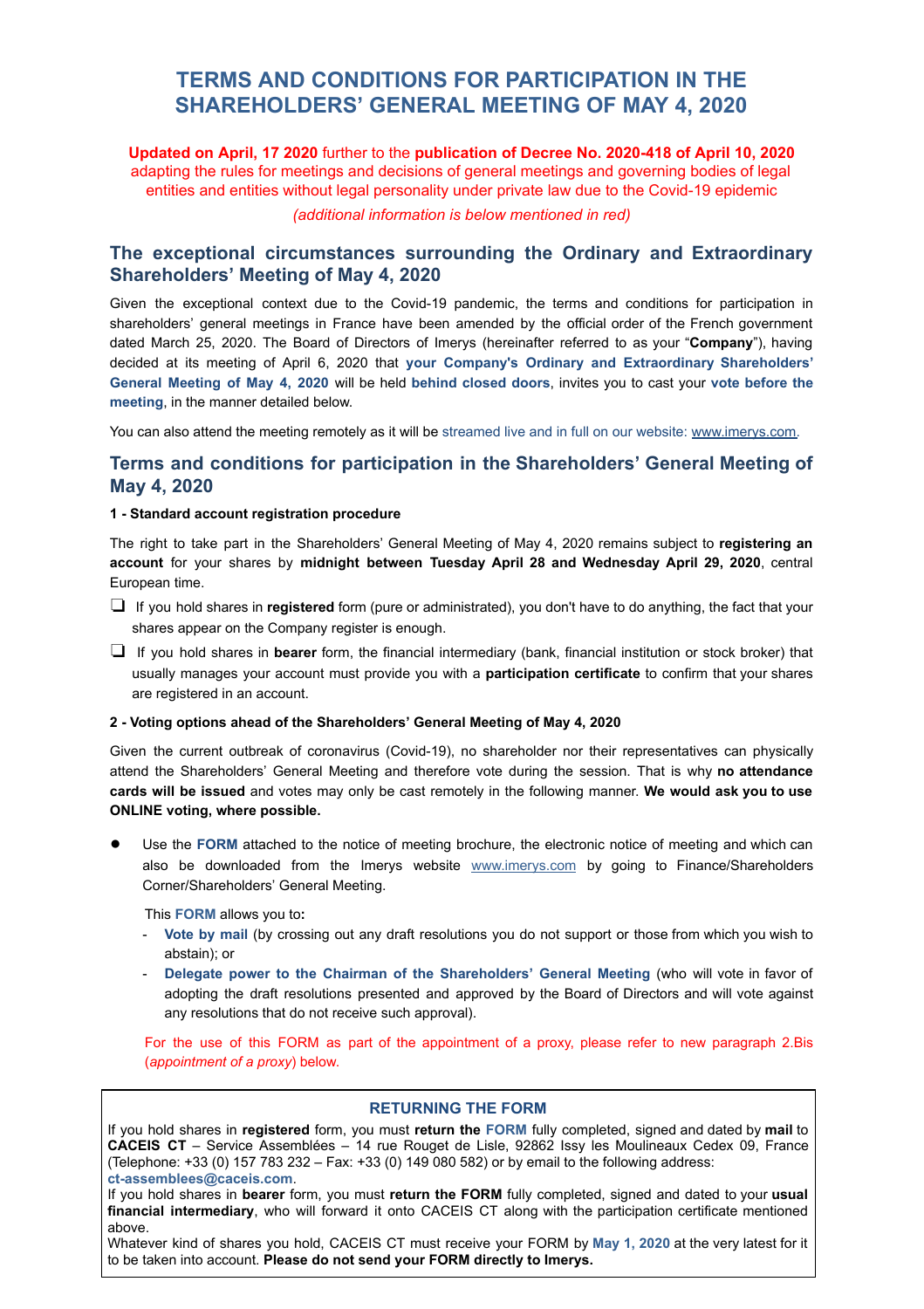#### **Online voting (recommended)**

Imerys is offering all shareholders the possibility to vote ahead of the Shareholders' General Meeting using the secure online platform **VOTACCESS** in the following manner:

- → holders of shares in pure registered form should connect to the OLIS-Actionnaire website [\( https://www.nomi.olisnet.com \)](https://www.nomi.olisnet.com/) using the ID (which can be found on the FORM) and password they usually use to access their account;
- → holders of shares in administered registered form should connect to the OLIS-Actionnaire website using the ID, which can be found on the FORM.

Once connected, holders of shares in registered form (pure or administrated) should follow the on-screen instructions to access the VOTACCESS website.

→ holders of bearer shares should contact their account-keeping institution to find out whether or not the latter is connected to VOTACCESS and if so, whether there are any special conditions of use. If this institution is connected to VOTACCESS, shareholders should connect to the website using their standard access codes. They should then follow the on-screen instructions to access the VOTACCESS website and cast their vote.

**VOTACCESS will be open from April 17, 2020 at 10 a.m. and will close on May 3, 2020, at 3 p.m., central European time.** In order to avoid any congestion, we recommend shareholders do not wait until the day before the General Meeting to cast their vote.

## **2.Bis - Appointment of a proxy**

Pursuant to article 6 of decree 2020-418 of April 10, 2020, you may also give a **proxy to any person of your choice** :

- ❏ either by using the services of the secure online platform **VOTACCESS** under the conditions described above;
- ❏ either by indicating on the **Form** the name and contact details of the proxy you will have designated and by sending it **by mail** to: CACEIS CT - Service Assemblées - 14 rue Rouget de Lisle, 92862 Issy les Moulineaux Cedex 09 (Telephone: 33 (0) 1 57 78 32 32 - Fax: 33 (0) 1 49 08 05 82) or **by e-mail to the**  following address: ct-mandataire-assemblees@caceis.com. If your shares are in bearer from, you will have to send Form duly completed and signed to your usual financial intermediary, who will forward it to Caceis CT, along with the participation certificate mentioned above;
- ❏ either by sending an **email** indicating the name of the Company, the date of May 4, 2020, your last name, first name, contact details and copy of your identity card as well as the name and contact details of the proxy you will have appointed, using one of the following addresses: **shareholders@imerys.com or [ct-mandataire-assemblees@caceis.com](mailto:ct-mandataire-assemblees@caceis.com)** ( *recommended* ). If your shares are in bearer from , the participation certificate issued by your financial intermediary will have to be attached to the Form.

To be validly taken into consideration, the appointment of a proxy or, where applicable, his revocation, must be made **on the fourth day preceding the Shareholders' General Meeting at the latest, i.e. April 30, 2020** .

The **proxy** you will have designated must deliver his voting instructions by sending the **Form** by email using one of the following addresses: **shareholders@imerys.com** or **ct-mandataire-assemblees@caceis.com**  (recommended) **on the fourth day preceding the Shareholders' General Meeting at the latest, i.e. April 30, 2020** (the proxy holder must indicate his capacity, mention his surname, first name and address, vote by post and sign the Form).

**NB**: shareholders who have voted by post will not be able to vote online.